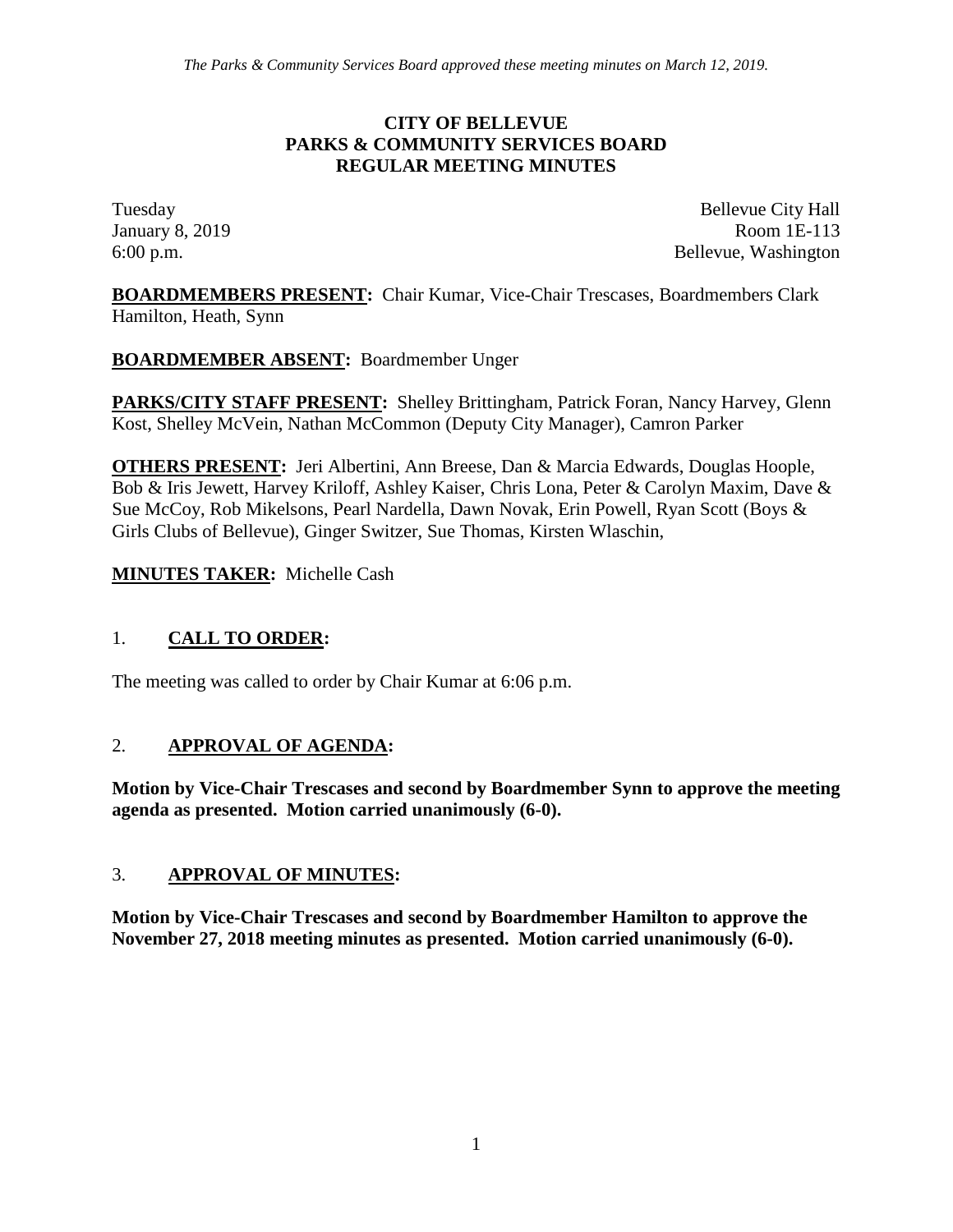#### 4. **ORAL COMMUNICATIONS/PUBLIC COMMENTS:**

#### Ginger Switzer

12649 NE 2nd Street, Bellevue, WA

Ms. Switzer is opposed to the proposed fieldhouse project for Wilburton Hill Park. She called attention to the 97 year old forest in Wilburton and the necessity to keep the tree canopy intact. Ms. Switzer also discussed the current parking challenges at Wilburton Hill Park and added that a fieldhouse would only exacerbate the issue.

Ms. Switzer discussed the proposed diagram of the fieldhouse project that was shown at the Wilburton Community Picnic. She said that the diagram was misleading and hopes that any future diagrams are drawn to scale and will depict the trees that will be cut down.

#### Douglas Hoople

10637 SE 22nd Street, Bellevue, WA

Mr. Hoople reminded Boardmembers that Phase 2 of Enatai Beach Park was never completed. This project includes a road to the park that allows for non-motorized boat launching. Mr. Hoople explained that the Enatai community believes it is the perfect time to complete Phase 2 of Enatai Beach Park to complement the other ongoing surrounding projects.

#### Erin Powell

1015 106th Ave. SE, Bellevue, WA

Ms. Powell explained that the Bellecrest Neighborhood Association Board is in solidarity in their support of all of the concerns expressed regarding the proposed fieldhouse at Wilburton Hill Park. Of particular concern are the deforestation and traffic impacts.

Ms. Powell noted that the Mercer Slough Nature Park's access trails are no longer available due to the current construction projects. As a result, people have shifted their desires to experience the nature trails at Wilburton Hill Park. Wilburton Hill Park trails are free and open to the public to enjoy because of the past investments and care that tax payers safeguarded over the years. Ms. Powell feels that a fieldhouse located at Wilburton Hill Park would be a negative impact on the wildlife, trees, ecosystem, peace and enjoyment of the park as a natural area.

Ms. Powell explained that the Hidden Valley Park facility is only 2.1 miles in driving distance from Wilburton Hill Park. She feels that this is an over-saturation of fieldhouse space for the geographic area and suggested that an alternate site closer to the targeted population be considered. Ms. Powell also noted that Kathy Haggert, Boys & Girls Clubs of Bellevue CEO, stated that the Crossroads community is the targeted population for the fieldhouse. She questioned why the fieldhouse would not be placed closer to Crossroads.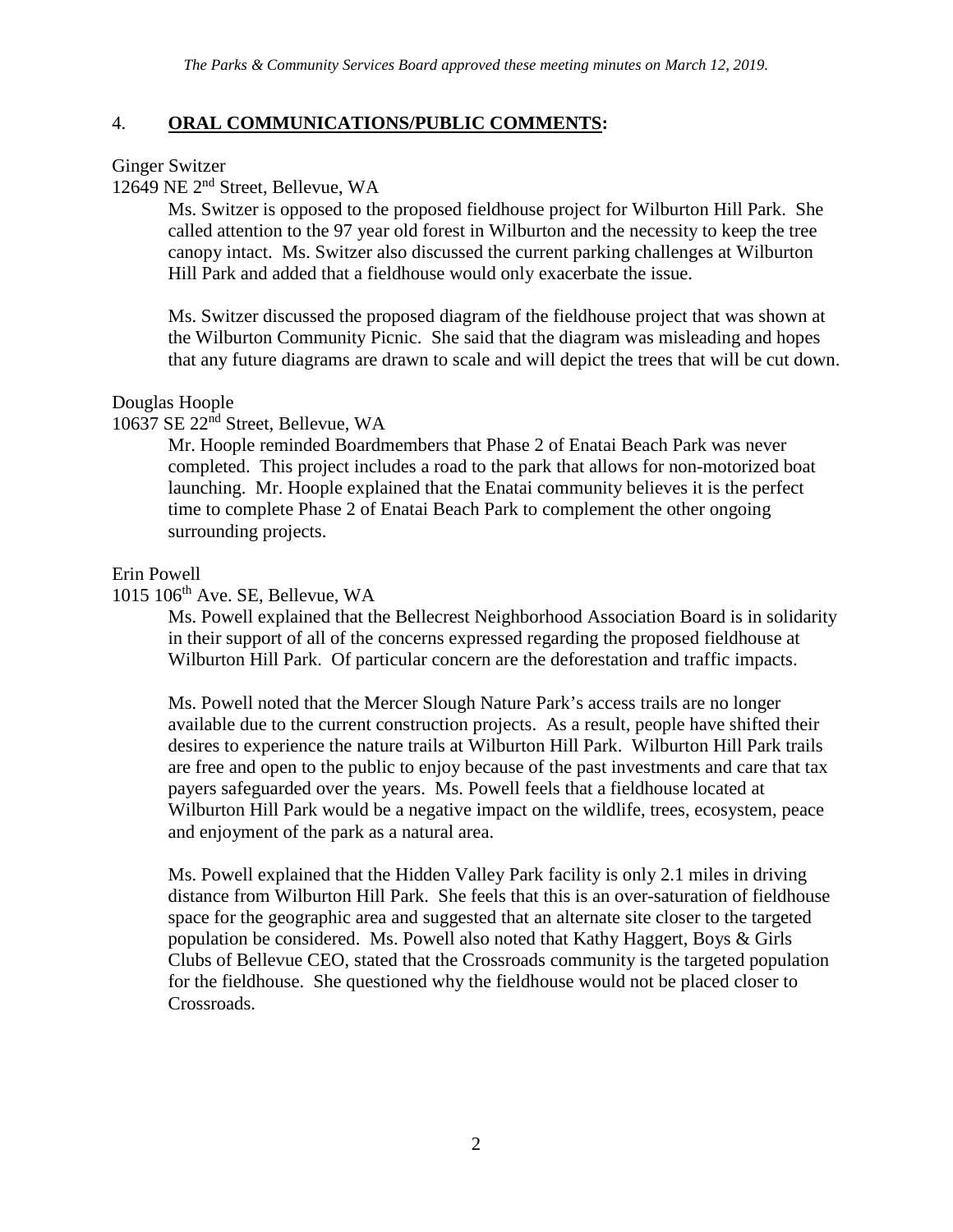# Sue McCoy

### $126$   $129<sup>th</sup>$  Ave. NE, Bellevue, WA

Ms. McCoy recalled promises that were made during the levy process to preserve park spaces. This also included keeping Wilburton Hill Park as green space. Ms. McCoy encouraged Boardmembers and City Council to look into the promises were made to the community and stay true to these promises.

### Harvey Kriloff

12638 SE  $7<sup>th</sup>$  Pl., Bellevue, WA

Mr. Kriloff reviewed the data of Bellevue demographics for residents under the age of 17 and noted that the Wilburton community has the least percentage if this age population, aside from the Downtown community. He suggested that the Sears building be considered as a potential site or that other locations be considered that won't turn open green space into buildings.

#### 5. **COMMUNICATIONS FROM CITY COUNCIL, COMMUNITY COUNCIL, BOARDS AND COMMISSIONS:**

No report.

# 6. **DIRECTOR'S REPORT:**

No report.

## 7. **BOARD COMMUNICATION:**

Vice-Chair Trescases enjoyed spending time at the Bellevue Ice Skating Arena at Downtown Park.

Boardmember Heath visited the Bellevue Botanical Garden d'Lights and discussed the parking challenges he experienced at this event. He also recently visited Whistler, British Columbia and discussed a swimming/wellness facility that he enjoyed during his trip. He hopes that Bellevue continues to explore the aquatic center concept.

Boardmember Synn enjoyed the Bellevue Botanical Garden d'Lights event and also visited a few other parks.

Boardmember Hamilton volunteered at the Youth Holiday Party at Crossroads Community Center. He was impressed by so many staff members, including Patrick Alina, Tiberius Puravet, and Gianni Calderon. Everyone that attended the event was treated with care and kindness from the staff.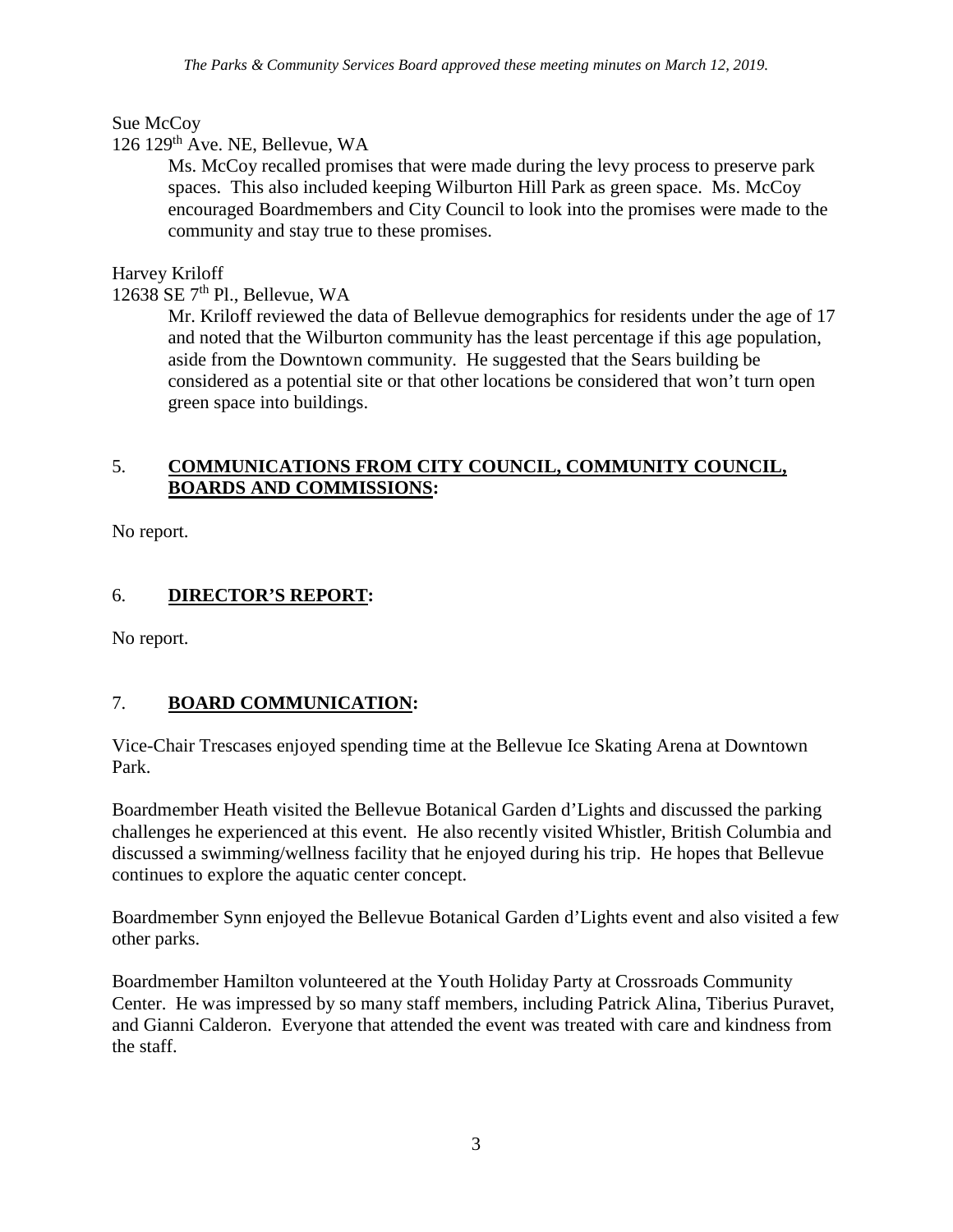Boardmember Clark enjoyed spending time at the Bellevue Ice Skating Arena at Downtown Park. He also visited Ashwood Park and suggested that Boardmembers tour Wilburton Hill Park in preparation for any fieldhouse discussions.

### 8. **CHAIR COMMUNICATION & DISCUSSION:**

Chair Kumar enjoyed the Youth Holiday Party at Crossroads Community Center. She commended the Crossroads Community Center staff for such a wonderful event. Chair Kumar also reported that she will be attending upcoming workshops to rename the Eastside Rail Corridor as well as preview designs for the Eastside Rail Corridor ridge. She will provide reports as needed to Boardmembers. Lastly, Chair Kumar visited Wilburton Hill Park.

# 9. **BOARDMEMBER/COMMITTEE/LIAISON REPORTS:**

No reports.

# 10. **DISCUSSION/ACTION ITEMS:**

## A. Potential Boys & Girls Clubs of Bellevue Fieldhouse Partnership

Mr. Foran provided an overview for the proposed Boys & Girls Club of Bellevue (BGCB) Fieldhouse Process Map. He reminded Boardmembers that Council directed the Parks Board to prepare a process map to determine if the city should further proceed with this concept. Mr. Foran inquired if the proposed map reflects the appropriate decision points and correct sequence. Due to workload constraints, Mr. Foran also proposed a revised timeline for the process.

Chair Kumar, along with Boardmembers Hamilton, Clark, Synn, and Vice-Chair Trescases expressed their overall support and approval of the process map.

Boardmember Heath suggested that a box be added at the beginning of the process to hear from the BGCB so they can confirm their commitment to the fieldhouse project. He is concerned about the turmoil within the community and thinks the BGCB should confirm their interest before any steps of the project proceeds. Vice-Chair Trescases noted that it may be difficult for the BGCB to confirm their commitment level without the project being identified for capital campaign purposes. Mr. Foran suggested that the BGCB partnership be discussed under the "partnership structure" portion of the process map.

Boardmember Heath asked why other sites are being considered if the BGCB has already worked with staff to develop a preliminary proposal for Wilburton Hill Park. On the contrary, Chair Kumar thought that the BGCB had a wider net of locations that they were considering and that a specific site had not yet been determined. Boardmember Heath does not feel that the process is balanced or consistent. Vice-Chair Trescases thought that the initial proposal specified Wilburton Hill Park for the fieldhouse. Then, Council provided direction for the Parks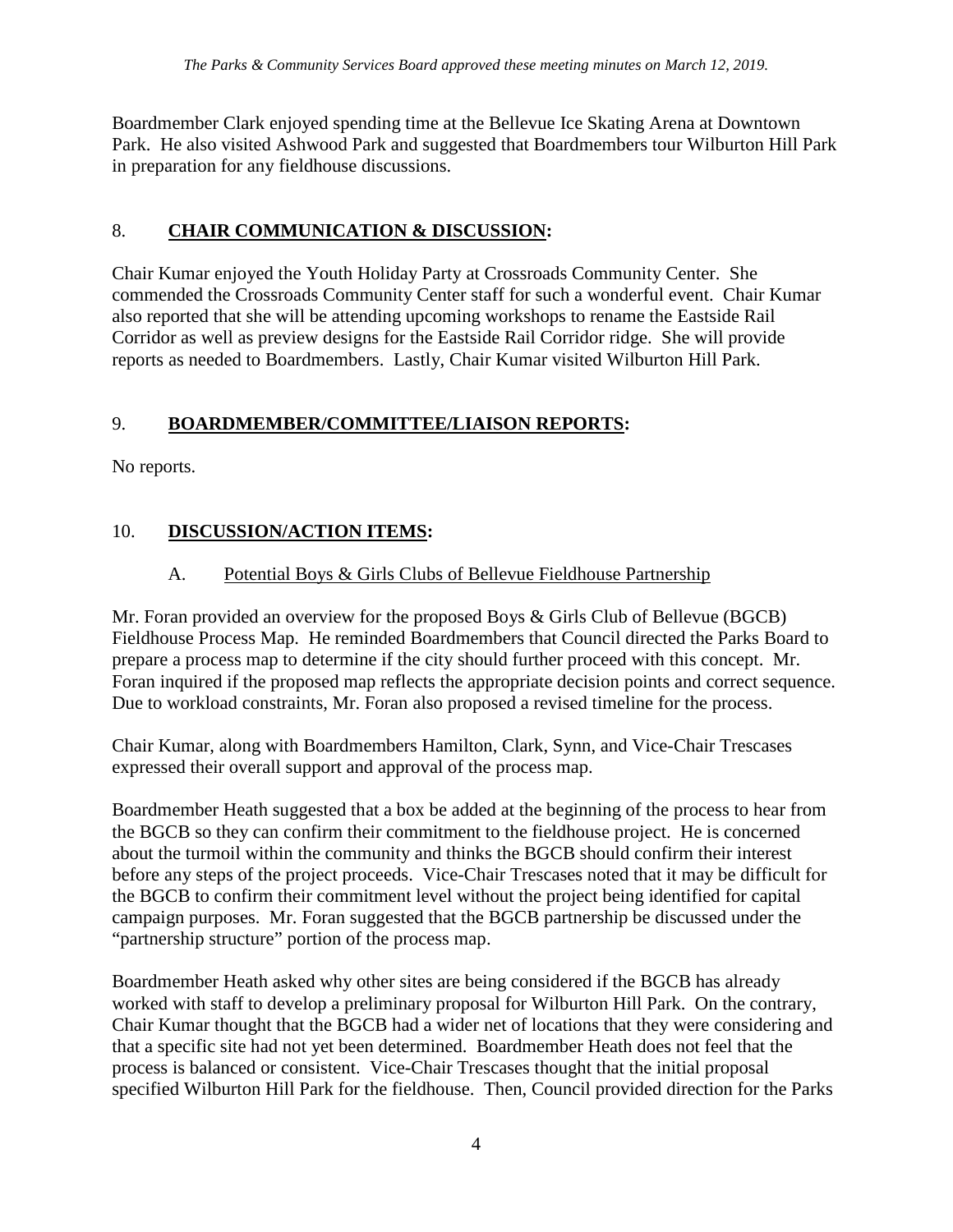Board to establish a process to evaluate community need, public benefit, and site identification (if the community need and public benefit criteria are validated).

Boardmember Heath requested that the BGCB confirm their support of the fieldhouse project prior to evaluating the community need or public benefit. Mr. Foran explained that it is premature to ask the BGCB to commit to the project prior to determining the community need or public benefit.

Boardmember Synn requested clarification on the process that was used for the BGCB/Hidden Valley Park partnership. He suggested that the process be applied to the fieldhouse proposal and that lessons learned also be considered. Mr. Foran noted that although the projects may seem similar, each project is unique because they have their own set of circumstances. Vice-Chair Trescases reminded Boardmembers that there was information in the November Board Packet that provided historical information about the BGCB/Hidden Valley Park partnership

Boardmember Hamilton reminded Boardmembers that the proposed process map is intended to be at a high level. If more detailed steps need to be added after the process map has been approved, the Board will be able to do so.

Boardmember Clark requested further clarification about staff's bandwidth. Mr. Foran noted that the fieldhouse project will be very time consuming. Boardmember Clark questioned if the fieldhouse project should be a higher priority than Ashwood Park or other already scheduled park projects.

Vice-Chair Trescases asked staff to clarify the primary purpose of Hidden Valley Park Fieldhouse. Mr. Foran noted that Hidden Valley Park Fieldhouse's primary public benefit from the City's point of view focuses on adult programming, during the hours that the BGCB doesn't use the facility to provide programming for youth.

Boardmember Synn suggested that the proposed process map include touchpoints between each phase of the process and include threshold questions so that the Board would know when it is ready to advance to the next step.

Boardmember Heath requested that another step in the process map be added to ask Council to define the scope of the project. He added that Council did not make a formal motion for the Parks Board to create a process map and requested that they approve a formal Resolution before any further action be taken. He also would like to ask Council if they want the Parks Board to evaluate Wilburton Hill Park as a starting point for the fieldhouse project or should the Parks Board evaluate all potential sites. Boardmember Heath called attention to an email submitted by Boardmember Unger that highlighted specific questions. Other Boardmembers were in agreement that Council has already provided their direction to the Parks Board and a formal motion from Council is not necessary.

Boardmember Hamilton views the Council's direction as very clear. He supports the proposed process map because it emphasizes the importance of community input. The process is the guide to answering if there is value in joining the BGCB to build an indoor athletic facility.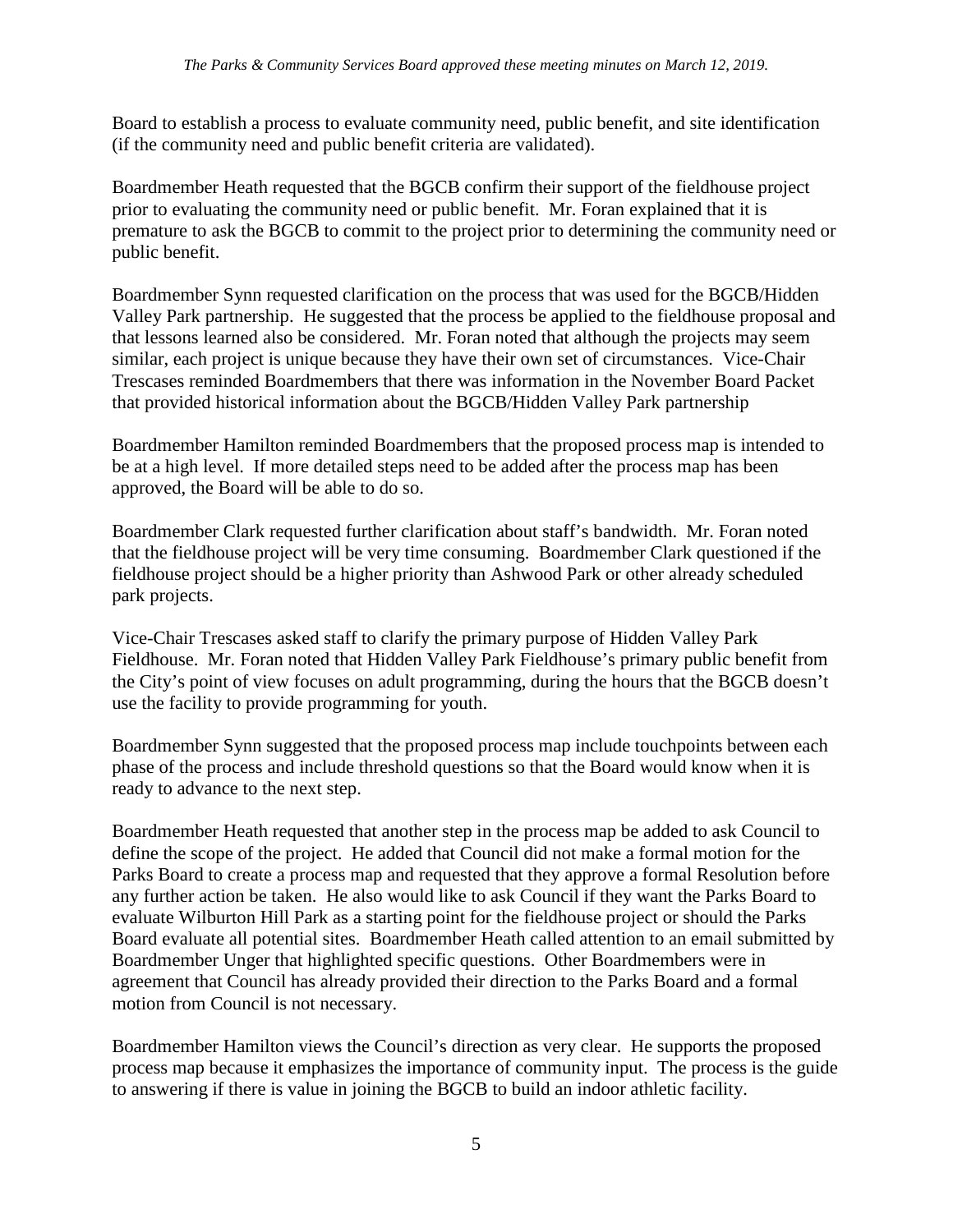Boardmember Hamilton thinks the proposed process map ensures that all voices are heard and all relevant details are gathered. The process is proof of the Board's desire to conduct a thorough competent review, and the Board is qualified to conduct such a review and to provide the Council with a thoughtful recommendation. Boardmember Synn agreed with Boardmember Hamilton's comments, noting that once the overall process map is determined it can essentially be applied to any project.

Boardmember Heath would like any response to Council to stress that the project is not focused solely on Wilburton Hill Park. Vice-Chair Trescases clarified that the proposed process map allows for multiple sites to be considered but Wilburton Hill Park cannot be ruled out at this time. Mr. Foran added that if community need and public benefit are affirmed and the project moves forward, the 'Site Identification' process allows for 'Additional parameters/sites'.

Boardmember Heath explained that he spent many hours researching the BGCB fieldhouse project. He recommended that the process include a way of working through different available products. He also suggested that the city evaluate and consider non city-owned and private properties. Boardmember Heath added that Council and the Parks Board are making an exception for a private party. The goal should be to integrate the fieldhouse into the long-term plans that the city is currently developing.

Boardmember Synn reminded Boardmembers that Council asked the Parks Board to complete a process map for the fieldhouse project. Therefore, this task needs to be completed. Vice-Chair Trescases added that it is not the Parks Board's job to be working on behalf of the BGCB to identify and establish private partnerships for their fieldhouse project.

Boardmember Heath stressed the importance of inventorying all comments that have been received regarding the fieldhouse project. Mr. Parker confirmed that all comments are being cataloged. Boardmember Heath feels the proposed process is not the appropriate process for the project.

#### **Motion by Vice-Chair Trescases and second by Boardmember Hamilton to approve the proposed BGCB Fieldhouse Process Map as discussed with the following edits:**

- **Adjust the proposed timeline**
- **Add clarity to the Community Need and Public Benefit processes about the BGCB commitment**
- **Add touchpoints after Community Need and Public Benefit**

Boardmember Heath expressed dissatisfaction with the overall process for creating the Process Map.

Boardmember Synn suggested that the name of the BGCB Fieldhouse Process Map be changed to reflect the BGCB partnership. Vice-Chair Trescases explained that Bellevue already has partnerships with the BGCB and the discussion is regarding a partnership for a fieldhouse. Therefore, she recommended keeping the name as proposed.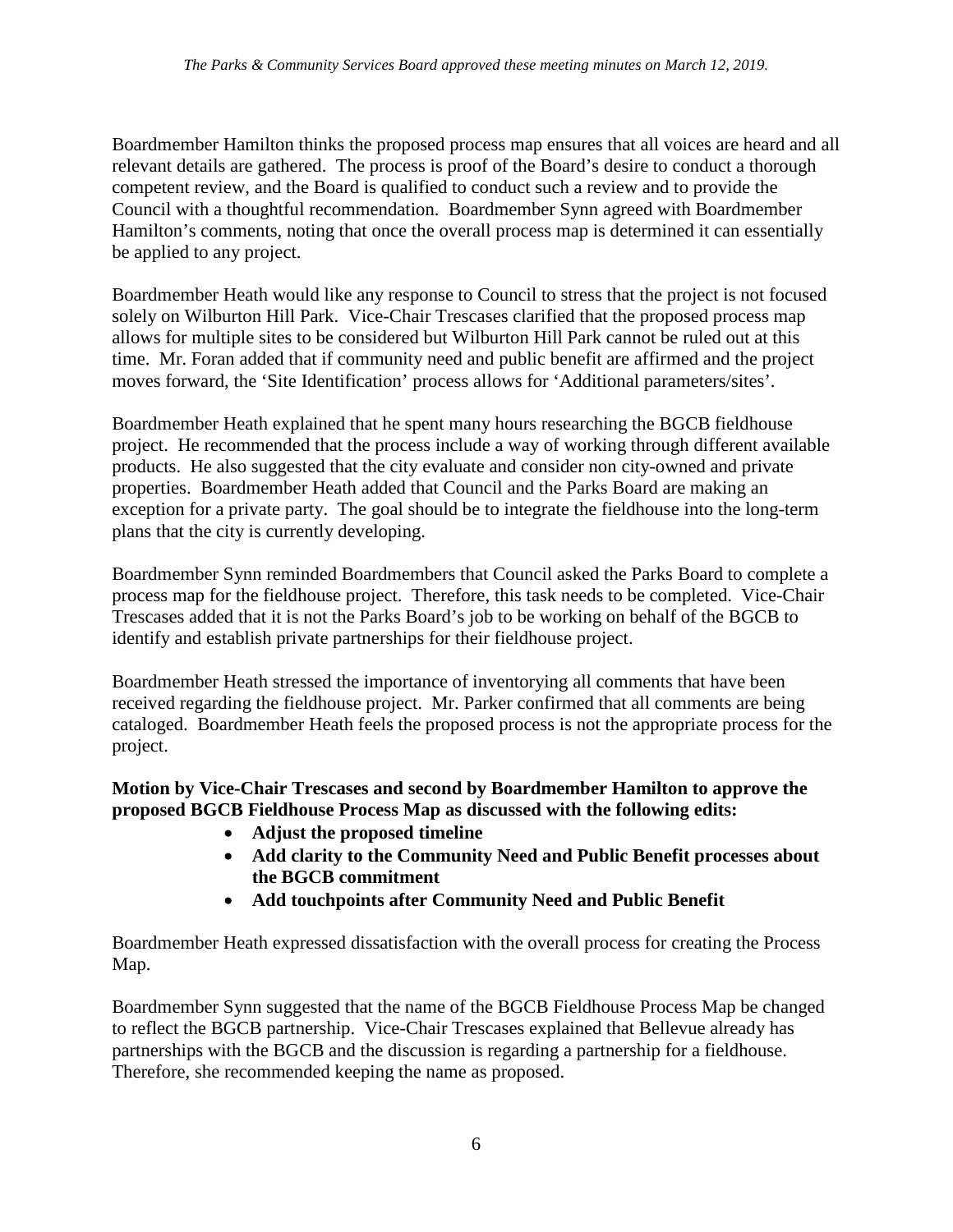## **At the question, motion carried (5-1).**

## B. Park Construction Projects Update (Surrey Downs & Meydenbauer Bay Parks)

Mr. Kost provided a project update for Surrey Downs and Meydenbauer Bay Parks. Aerial photos were shown marking some of the progress of each project. Construction of Surrey Downs Park is nearly complete with a target opening of second quarter 2019.

### **Motion by Vice-Chair Trescases and second by Boardmember Clark to extend the meeting until 8:40 p.m. Motion carried unanimously (6-0).**

Construction of Meydenbauer Bay Park should be complete in Spring, 2019. A soft opening is anticipated for the beginning of March, 2019.

# 11. **NEW BUSINESS:**

None.

# 12. **PROPOSED AGENDA FOR NEXT MEETING:**

The February meeting agenda will include the following items:

- Update on Bellevue's Environmental Stewardship Initiative
- Visit Bellevue Tourism Economic Development Study

Boardmember Hamilton discussed some information that he recently received from Jurassic Parliament regarding parliamentary procedures and Robert's Rules of Order.

# 13. **OTHER COMMUNICATIONS:**

- A. CIP Project Status Report
- B. Email from Chris Lona re proposed fieldhouse
- C. Email from Dawn Novak re proposed fieldhouse
- D. Email from Dave McCoy re proposed fieldhouse
- E. Email from Diane Switzer re proposed fieldhouse
- F. Email from Daniel Renn re proposed fieldhouse
- G. List of upcoming Parks special events